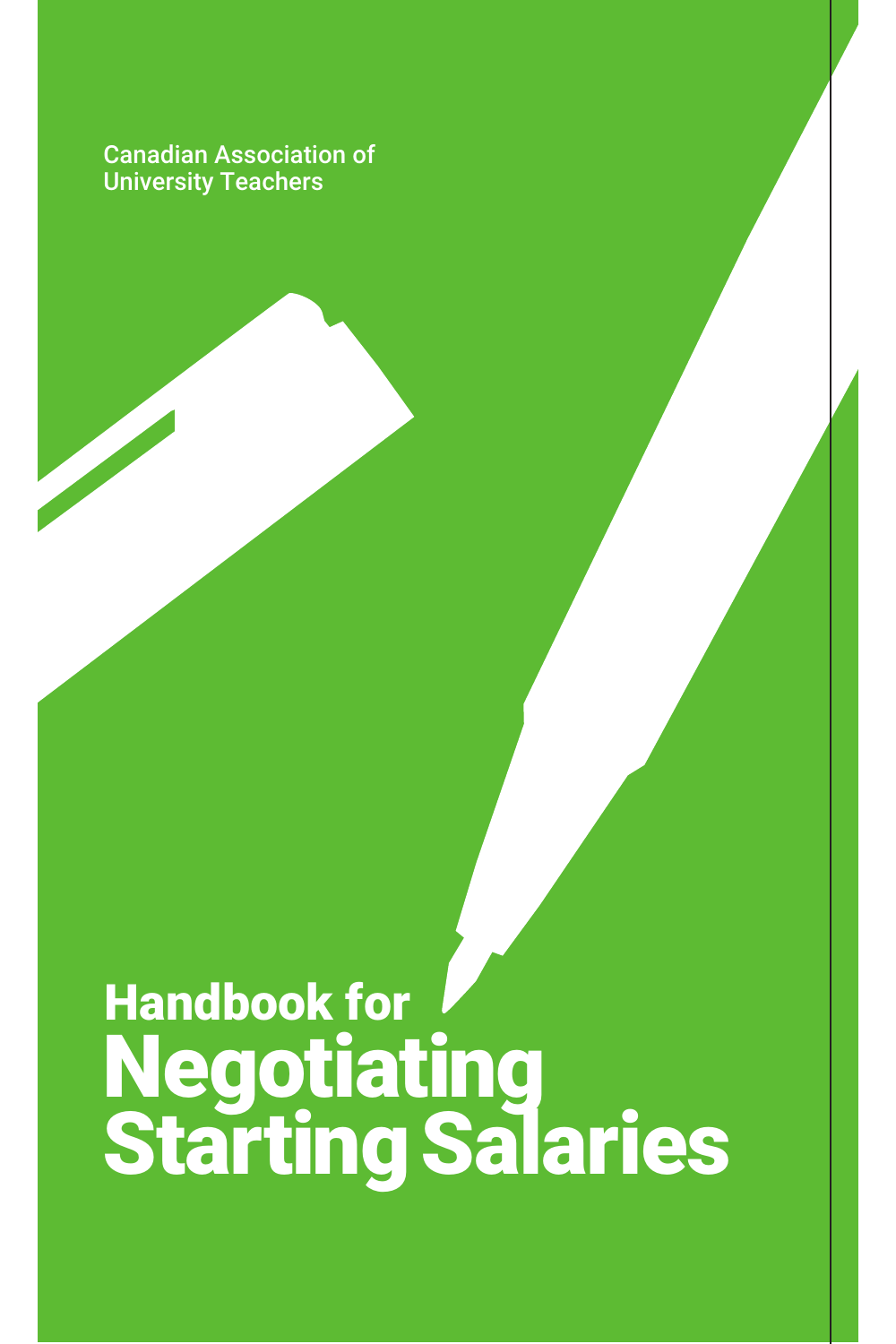

©2018 Canadian Association of University Teachers 2705 Queensview Drive, Ottawa, Ontario K2B 8K2 | www.caut.ca Page 6: www.comstock.ca Page 13: iStock.com / mmkli

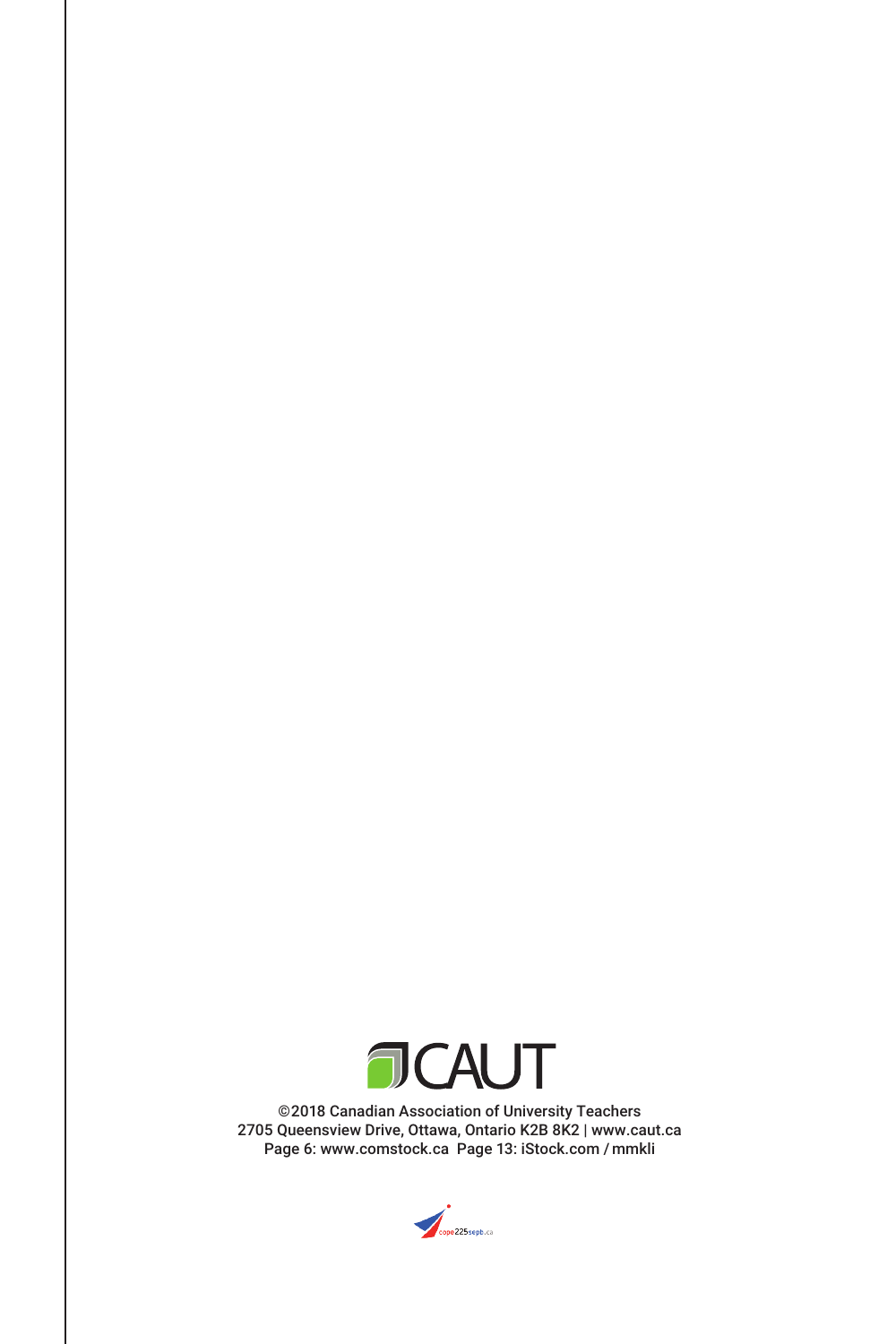## *Contents*

- The job offer 4
- What is negotiable  $\epsilon$ 
	- Is the salary fair 7
- Moving costs, starting rank & tenure 8
	- Contract renewal & tenure 9
- Support for research & creative activity 10
	- Teaching workload 12
	- Committee work & service 13
	- Benefits, leaves, retirement & pension 14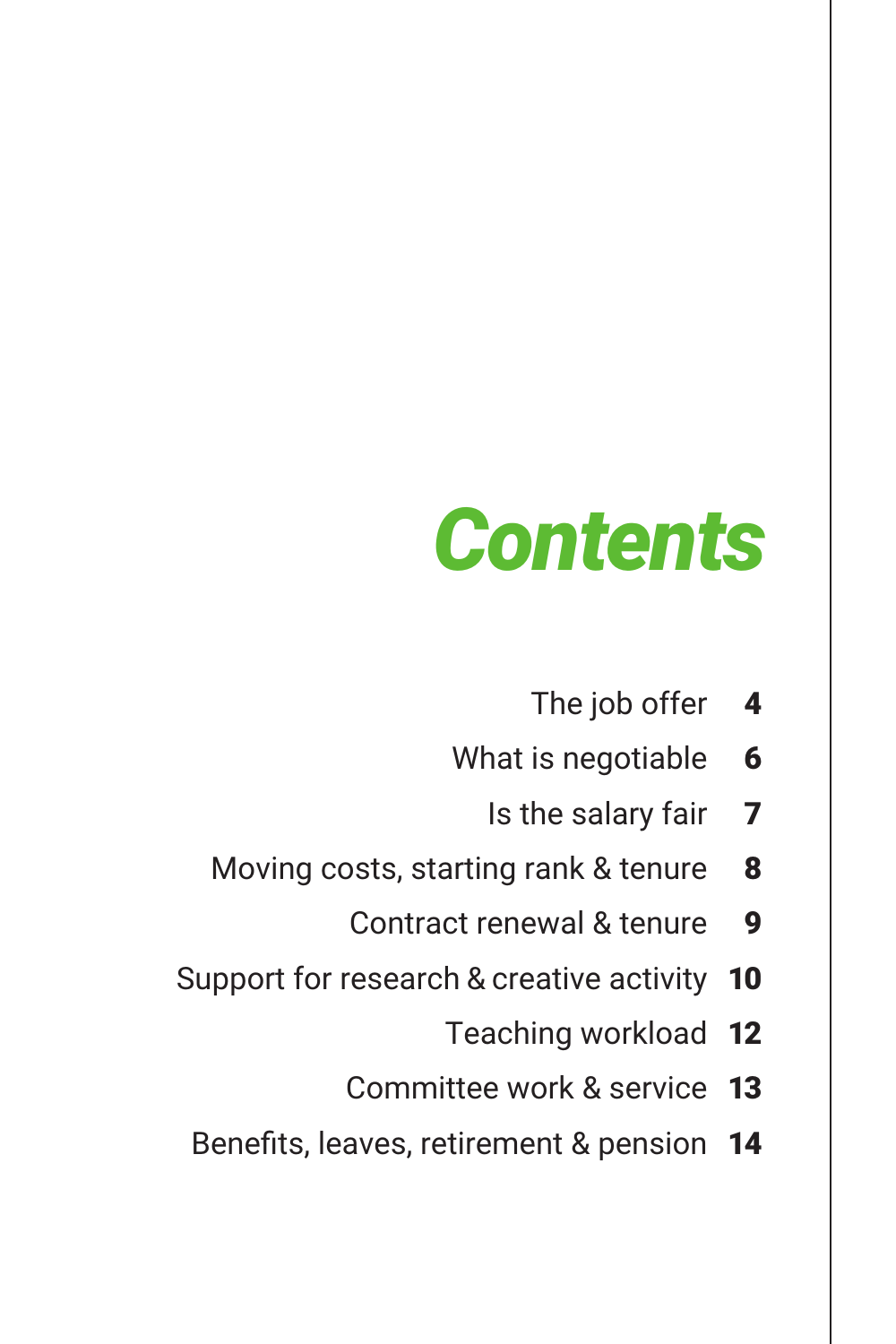## *Congratulations! on yourjob offer, but before you sign…*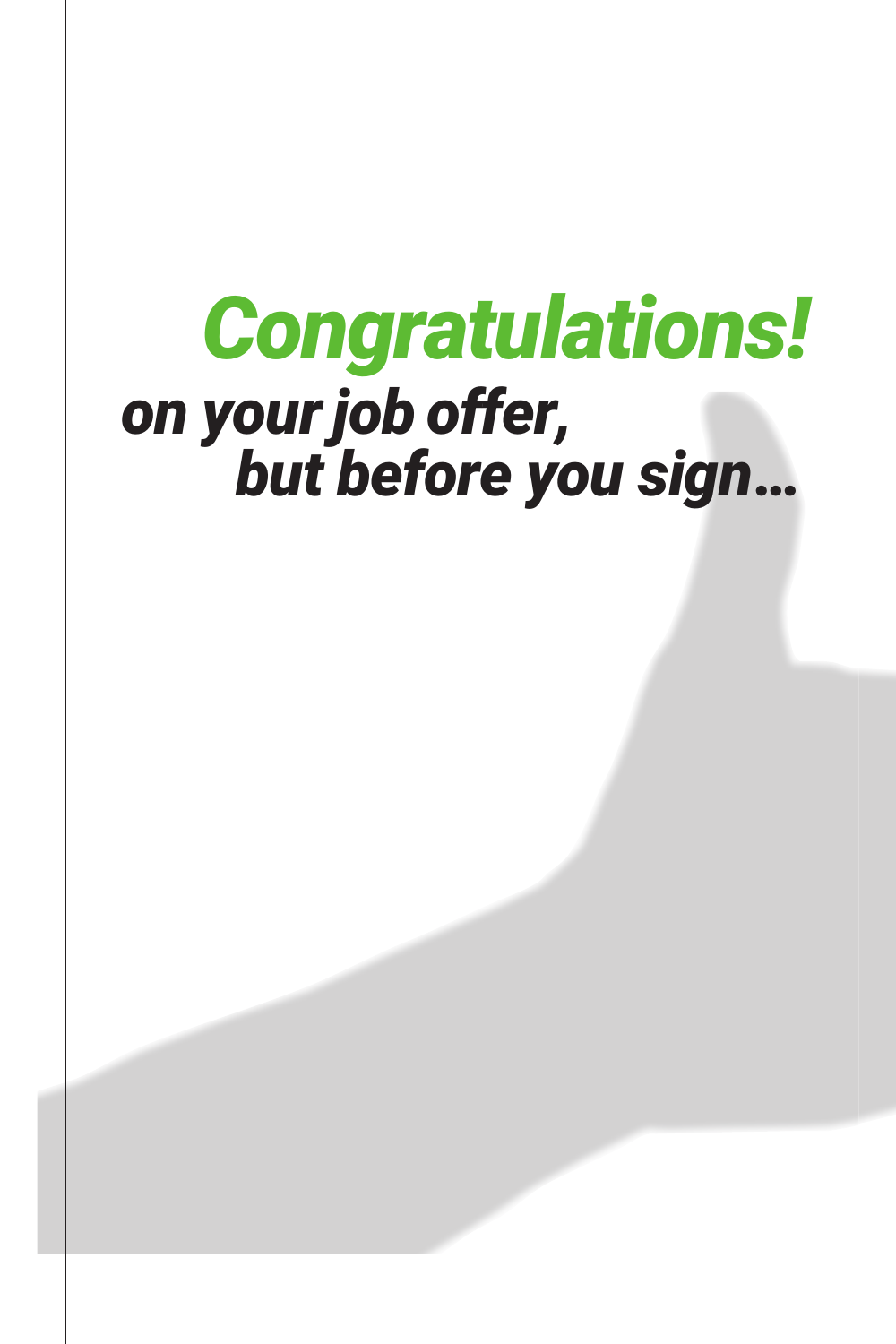LIKE MANY CANDIDATES for academic positions, you may feel lucky to get a job offer. The salary offered may seem very appealing compared with your income as a graduate student, and the prospects for renewing your position or for obtaining tenure may look impressive.

Initial terms and conditions for many academic positions are negotiated on an individual basis. This can put some candidates at a significant disadvantage and perpetuate inequities in the academy. Eliminating discriminatory pay and working conditions is an important human rights obligation for academic staff associations and unions, and the association can play an important role in helping you negotiate a fair deal.

You may feel reluctant to ask future colleagues about their salaries and other details of their individual appointments. you might assume that those colleagues who do provide information are able to represent fully what is possible in your own situation.

meanwhile, the administration representative with whom you're dealing may be helpful and supportive. Although you might expect that misunderstandings after accepting the offer can be corrected, in many cases this may well not be true.

> Perhaps you're worried that negotiating astutely for your future will cast you as a 'troublemaker.' Perhaps you doubt that there is scope for any negotiation at all. you may even feel embarrassed to ask that verbal agreements be put in writing, especially if you have been assured that the issues addressed are dealt with routinely for all employees. And the deadline for signing may be approaching rapidly.

For any or all of these reasons, you might sign a contract that will put you at a disadvantage for the rest of your career. small differences in starting salary are magnified by annual percentage increases and can result in dramatically lower lifetime earnings and pension income. Differences in teaching load and resources to support your research can affect your ability to earn tenure and promotion. Women and members of equity-seeking groups are most likely to be disadvantaged in the negotiation process, perpetuating pay discrimination in the academy.

Your future academic staff association or union can help you obtain more complete information about the implications of an offer and the ins and outs of negotiating a fair and reasonable appointment. If you call before you sign, here are 10 important questions you should ask.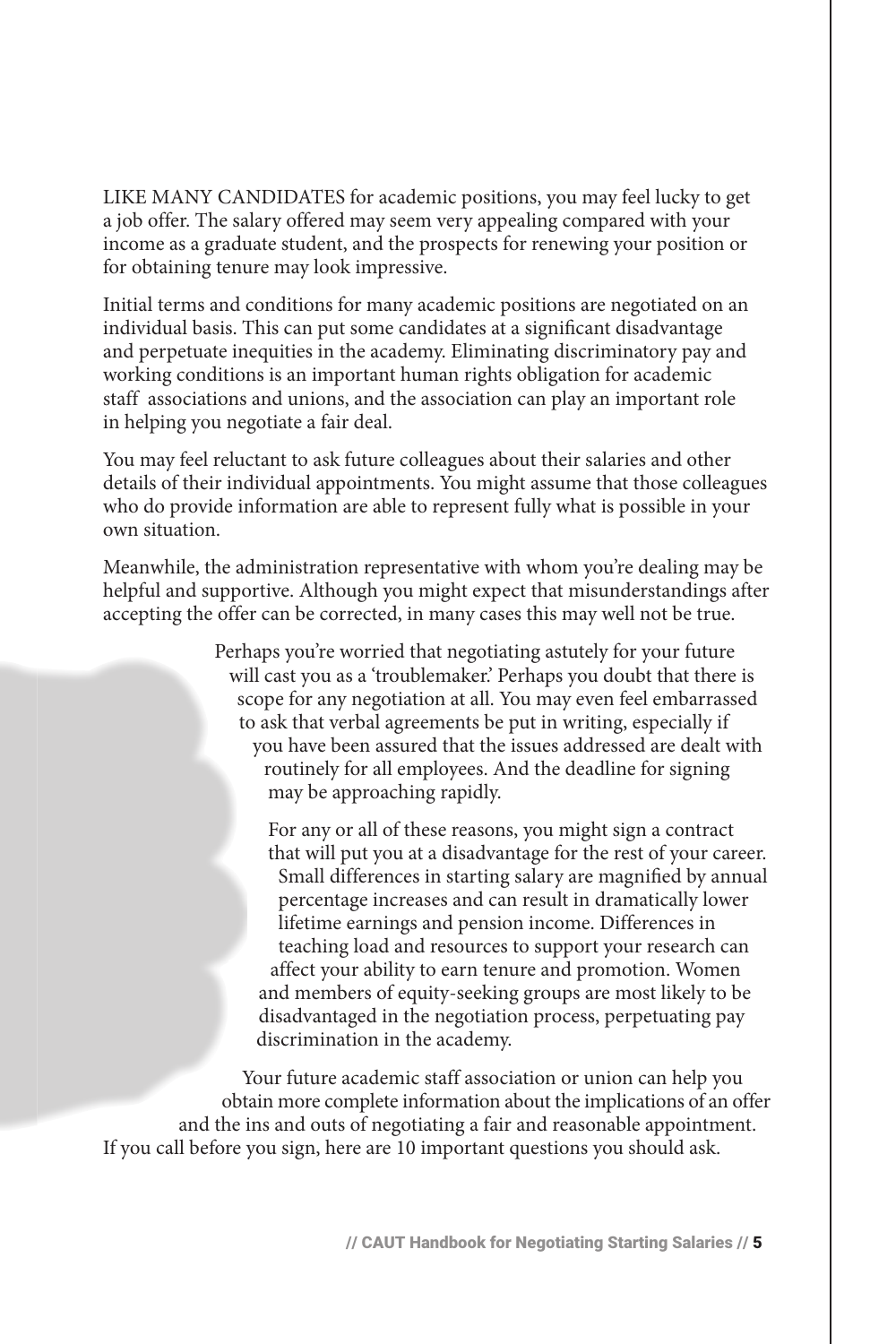1

## *What is negotiable?*

YOUR ASSOCIATION CAN advise you about the appointments process and the extent to which matters may be negotiable. For example, you may want to know the role of your Chair. Does the Chair represent your future employer? Is the Chair also a member of the academic staff association? Who is the most appropriate person in the administration with whom you should negotiate terms of your appointment? Can you be accompanied by or consult with an association representative?

Your association can provide you with a copy of the current agreement. It can help you judge what aspects of the employer's offer to you simply reiterate what's already in the agreement and what aspects are routine (as opposed to perks for you). it can help you to identify what verbal statements by the employer need to be put in writing. in some cases, your association can compare your offer to offers made to similarly qualified and experienced candidates and let you know whether it thinks your offer is fair.

You can also find out whether negotiations are underway for a new collective agreement. if so, you'll want to learn how to ensure improvements in the collective agreement will apply to you.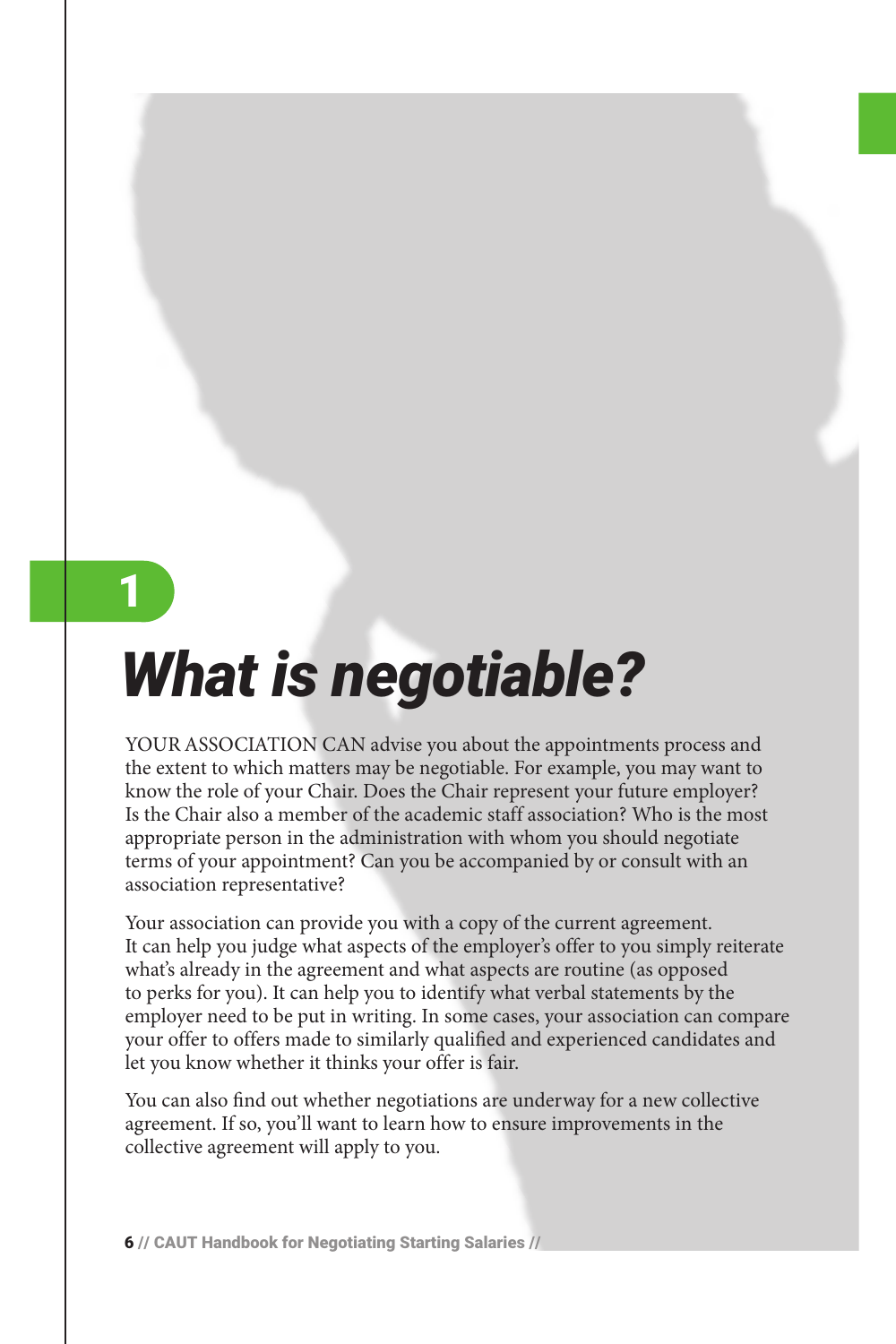#### *Is the employer's* 2*salary offer fair?*

IF YOU WILL HOLD a contract academic staff position, be sure to determine whether all contract academic staff at the institution are paid at the same rate per course or whether compensation depends on qualifications or experience. You should also find out whether higher rates apply to any particular types of courses, and whether negotiation about compensation is possible.

your starting salary is crucial, because it is the base for all future salary increases. Therefore it is essential for future tenure-stream/tenured employees to obtain information about the salary structure, especially the method of setting starting salaries and determining how they increase. These vary considerably from one university to the next. Any improvement to your starting salary will have considerable payoffs over your career. some institutions have 'grid' structures, meaning that the salaries of new hires are based on formal qualifications and years of relevant experience. in such instances, your negotiations will focus mainly on how to count experience and qualifications, and, conceivably, on how to consider fairly your work experience outside universities or colleges (e.g., secondary school teaching, government library work, full-time parenting). With other structures, starting salaries may vary considerably, with the requirement only that they must not be below a set 'floor' for each rank. in this "free market" model, differences in individuals' negotiating power and savvy as well as discriminatory practices on the part of the employer can substantially affect their pay. you should also learn how annual salary increases are determined. Increases may depend on rank, experience, merit assessments, or other factors. knowing the salary structure at your university or college will help you focus your negotiations and avoid mistakes with career-long implications.

Your association may be able to help you assess how your offer compares to the salaries of other members of the association. It can tell you what factors are taken into account in your institution, such as discipline, degree qualifications, and level of work experience (both inside and outside post-secondary education). You can learn whether a pay equity programme for women faculty members is in effect and whether it would affect your salary. Your association may have negotiated a process for identifying and correcting salary anomalies, which can help eliminate discrimination in compensation.

For both contract and tenure-track academic staff, salary comparisons to other universities and colleges in the province or Canada-wide can be pertinent. Do not rely upon provincial "sunshine lists" for salary data as these lists only include information on salaries above a certain level. your association is best placed to provide accurate data and to tell you where salaries in your institution stand in relation to salaries elsewhere. Further, you can find out whether salaries have been stagnant or improving in recent years. knowing about variations in taxation, and costs of housing, food, daycare, and even parking in university towns across canada also may help you to put the offer in context.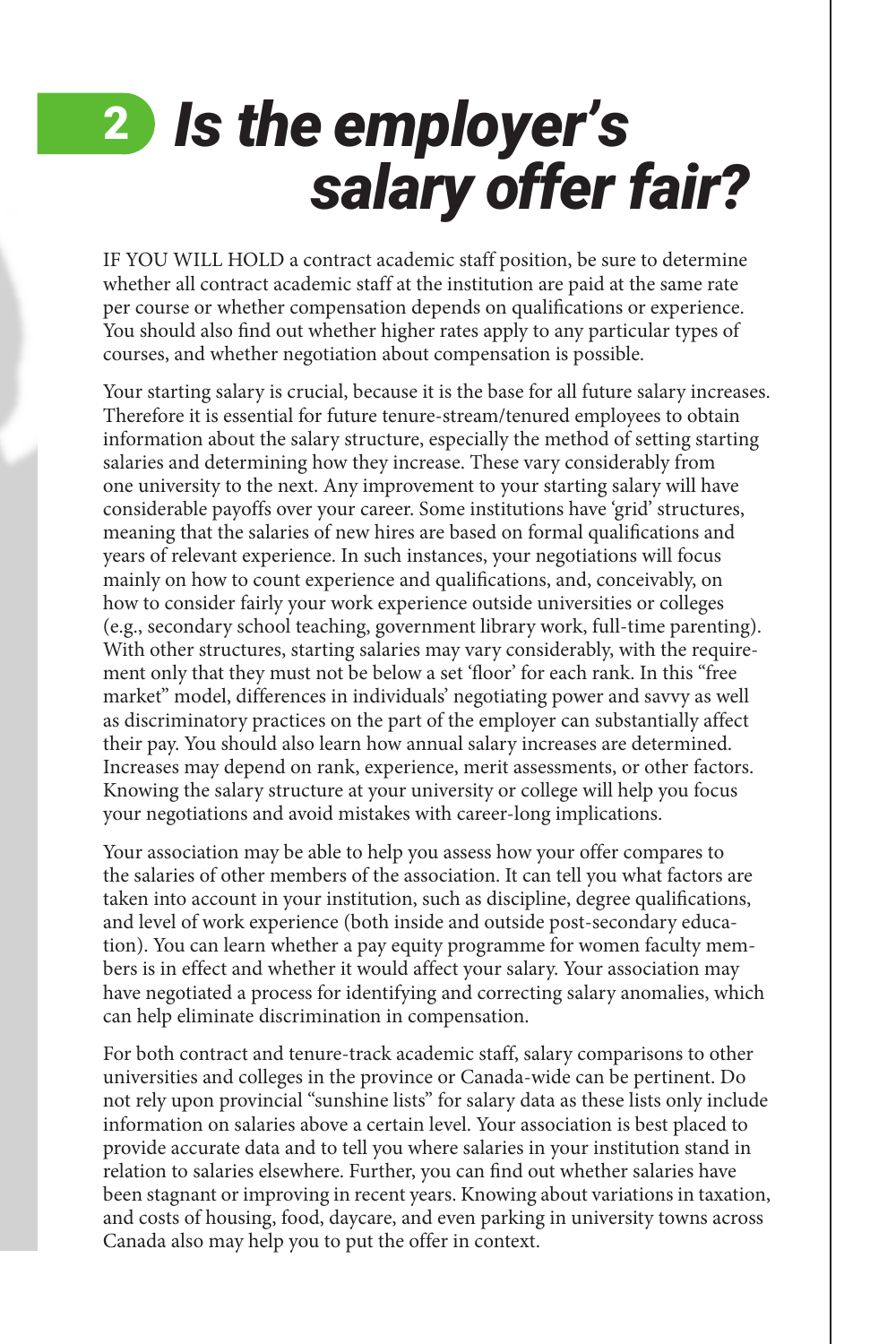

#### *Can I negotiate moving costs?*

most institutions Pay for some travel and home relocation expenses. some even help to defray immigration fees or the cost of selling a house. your association can give you the details and advise you about what may be negotiable.

When you negotiate monetary provisions, keep in mind the difference between one-time-only payments and increases that continue annually. For example, an extra \$500 toward the one-time-only cost of moving is less beneficial than \$100 added to annual salary over the course of a career. The difference is magnified when you consider that salary levels affect benefits such as pensions, and that future annual raises may be calculated as a percentage of your salary.

## 4 *Are rank& tenure negotiable?*

AT SOME INSTITUTIONS, starting rank and even tenure status can be negotiated. check with your association for advice on addressing these matters.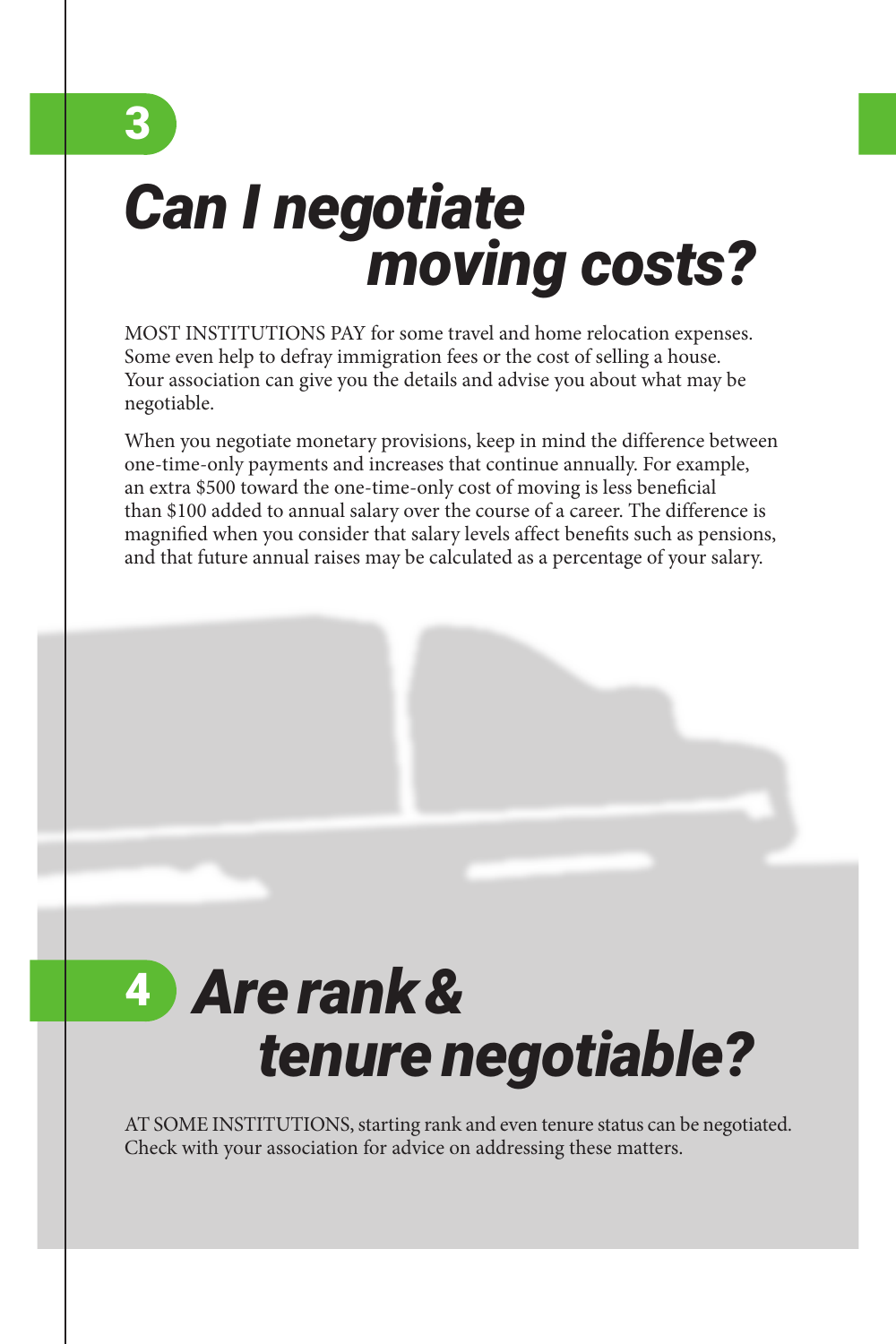#### *What are the processes for contract renewal & tenure?*

RENEWAL AND TENURE recommendations are usually made by department or faculty-based peer review committees. Boards of Governors typically make the ultimate decision, with advice from senior administration. Negative decisions can almost always be appealed.

if you are offered a contract academic staff position, you should check with your association about the process and prospects for contract renewal. For example, you should know whether or how your seniority at the institution in general, or in a particular course, is taken into account in future hiring processes. The association can also inform you about procedures for job postings and about processes to appeal hiring decisions. Finally, be sure to ask whether there are any mechanisms for moving from a contract position to a tenure-stream one.

If you are offered a tenure-track position, be certain you understand the length of your initial appointment. For example, if tenure is typically decided in the fifth year, your initial appointment may be for two or three years. your association can inform you about procedures for renewal, and tenure, and any requirements for periodic review or feedback.

While each association has its typical timelines between hiring and tenure, your association can also explain other options. For example, you may be able to extend the tenure process for parental leaves or other reasons. it may be possible to delay the tenure process (e.g., by being hired into a post-doctoral fellowship position) or to accelerate the process (e.g., by getting credit for prior work experience inside or outside a university or college). Note that with a "grid" salary structure, years of prior experience may affect your salary and your timeline towards tenure.

Last but not least, your association can provide information about criteria and standards for tenure. Your department or faculty should inform you about how your unit applies these criteria and standards.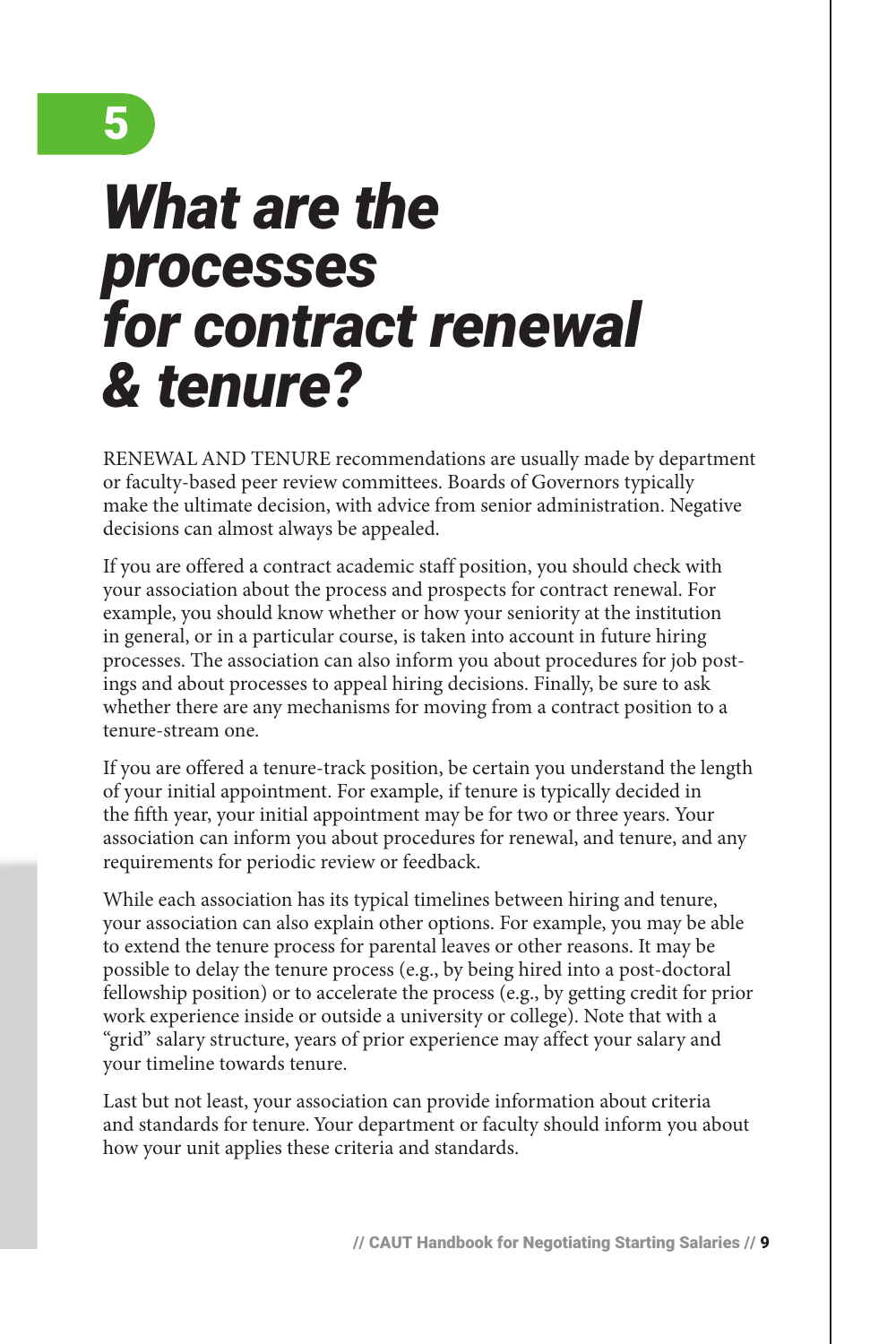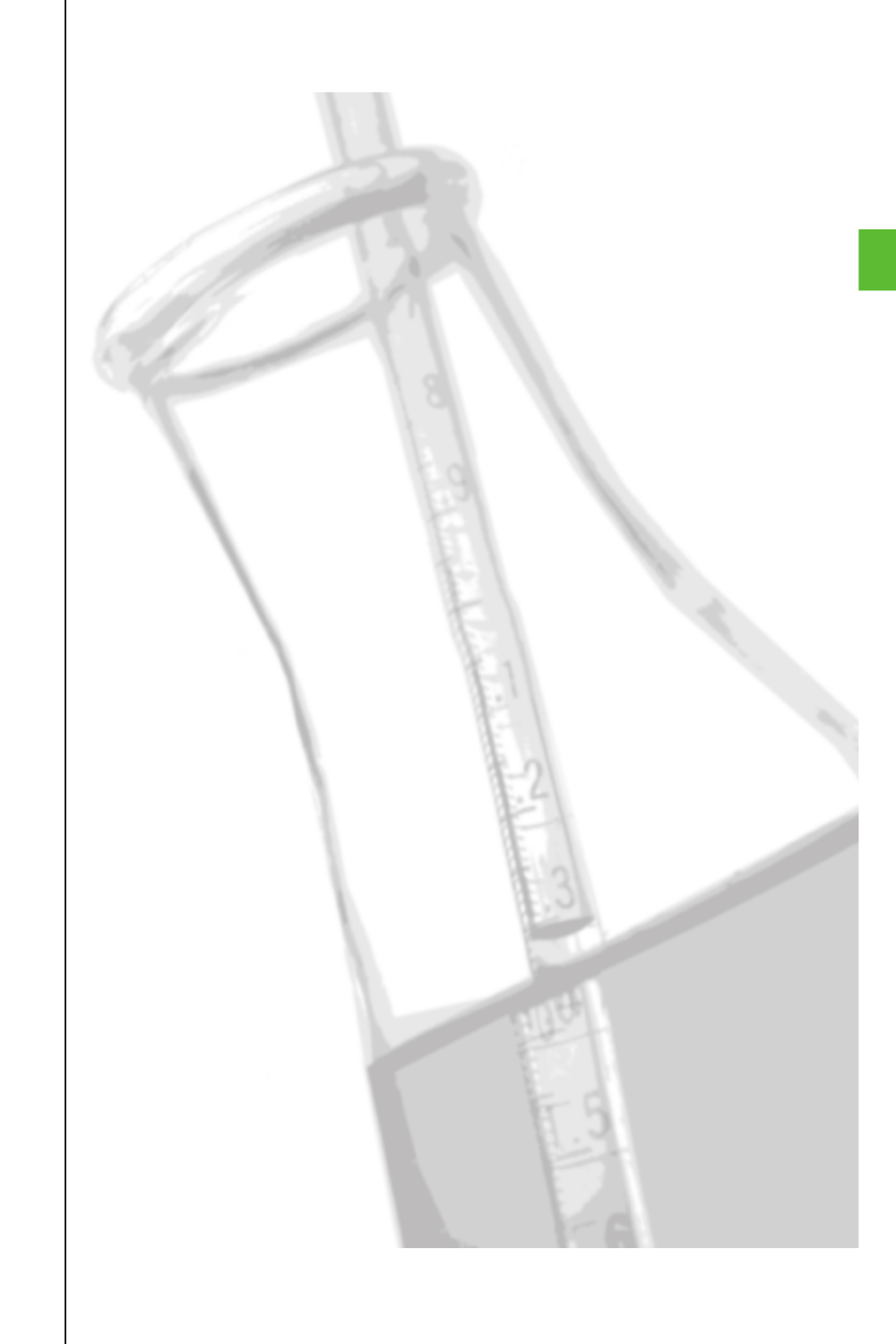6

#### *What support can I obtain for research & creative activity?*

READ THE COLLECTIVE AGREEMENT to know what funds are available for conferences, computers, thesis completion, sabbaticals and other leaves, research and laboratory start-up costs, and other professional expenses. You should also inquire about faculty and departmental funds for these purposes. Librarians should ask whether the agreement provides for dedicated research time.

In addition, your association and department can tell you what level of teaching assistance and secretarial support to expect, whether a teaching resource centre is available, and what you can expect for office, lab, or studio space, a computer, a photocopying account, library access, and the like. Where the agreement does not specify the funds or services you need, find out what your future colleagues have been able to obtain.

Note that, in any event, the Employer is responsible for providing accommodation, such as equipment and services, for persons with disabilities. If you require accommodation, the association can help you to acquire them.

if you are entering a tenure-stream or tenured position, you should inquire about sabbatical provisions. the agreement may specify how previous years of work experience, whether at a university or elsewhere, are converted into credits toward a future sabbatical. it should also specify sabbatical salary as a percentage of regular salary. sometimes, negotiation is possible for additional years of credit towards your first sabbatical.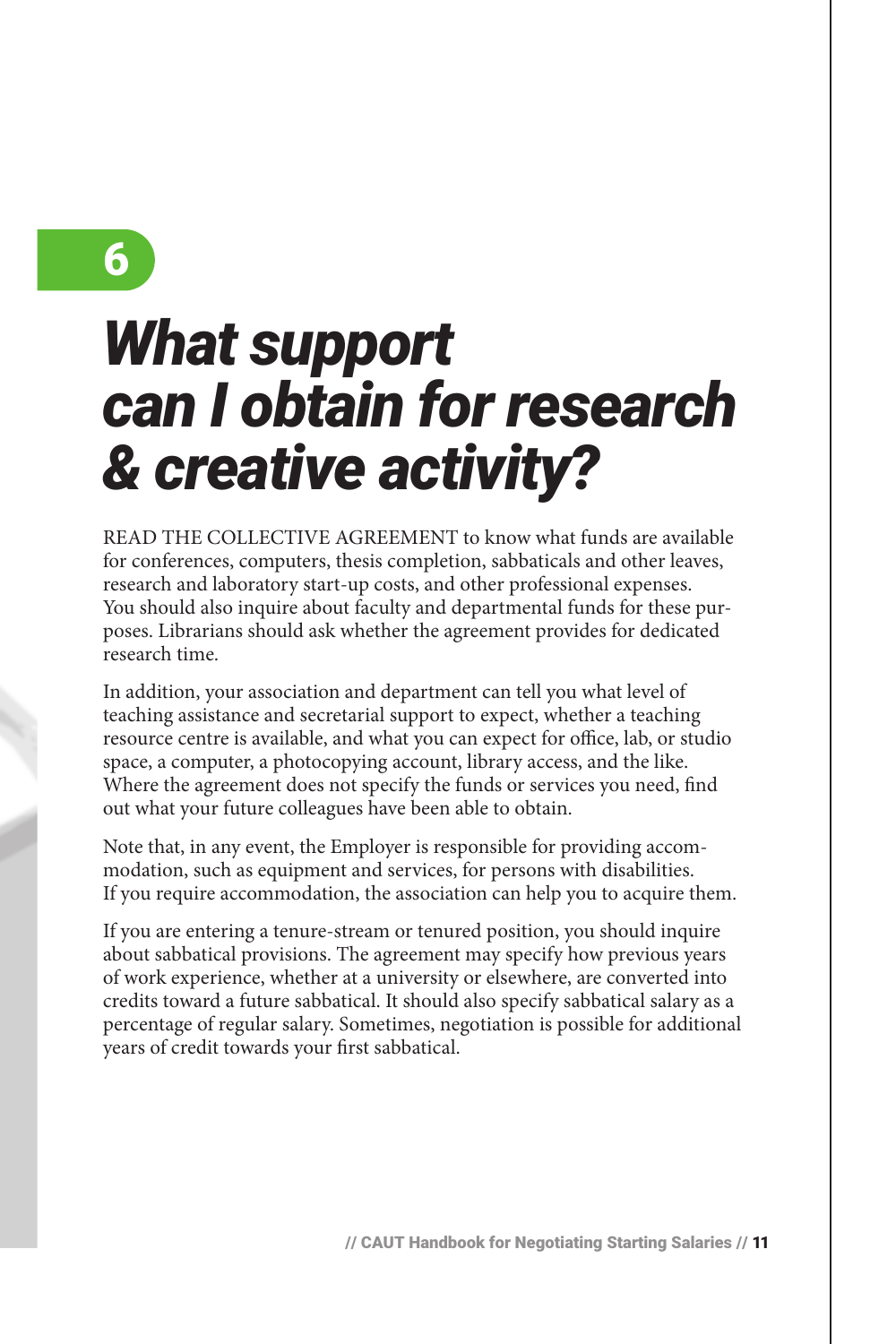## *What about teaching workload?*

7

TEACHING WORKLOAD ISSUES differ for librarians and faculty members, and for contract and tenure-stream/tenured faculty members. you should check the workload provisions of the collective agreement for your type of position, and ask future colleagues about practices in your department or faculty.

Librarians should check if the agreement covers scheduling in the library. you could also check with colleagues about flexibility in scheduled hours per week, expectations for weekend and evening work, and whether any elements of scheduling are individually negotiable.

contract academic staff should look into how the following are compensated: course preparation, cancelling a course on short notice, or responding to grade appeals and other issues after your contract ends. you could also check on class size limits and who can override those limits.

For tenure-stream/tenured faculty, teaching workload issues include: the number and sizes of classes in a typical year; how factors such as graduate supervision or Internet course design are calculated in teaching load; and whether there is a teaching load reduction in the early years of employment.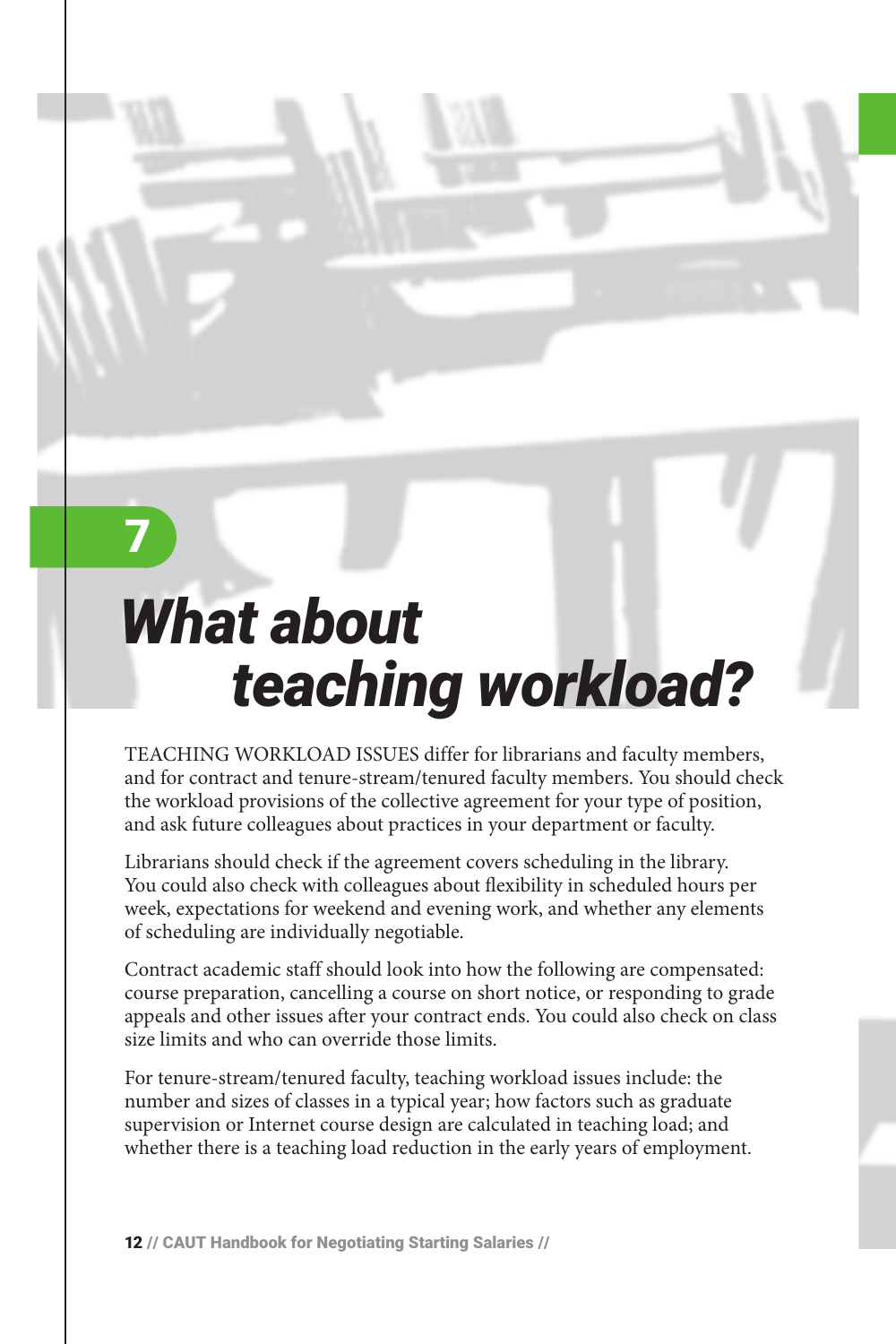#### *What about committee work & service?*

MAINTAINING A REASONABLE balance among teaching, research and service is important for successful renewal, tenure, and promotion, as well as your health. you should read your agreement, consult with the association, and talk to colleagues in your future department or faculty, as well as your department head or dean, about expectations.

For a contract academic staff position, you should inquire whether you are expected and/or eligible to participate in committees, faculty councils, the senate, and other governance bodies, and whether you are paid for this work.

For a tenure-stream/tenured position, your association may also be able to inform you about the level of participation in committee work and other service that is expected and about what scope you have for negotiating service contributions.

You might want to find out whether you can be required to take on administrative positions, such as programme director or department chairperson, and what teaching release and extra pay is associated with such positions.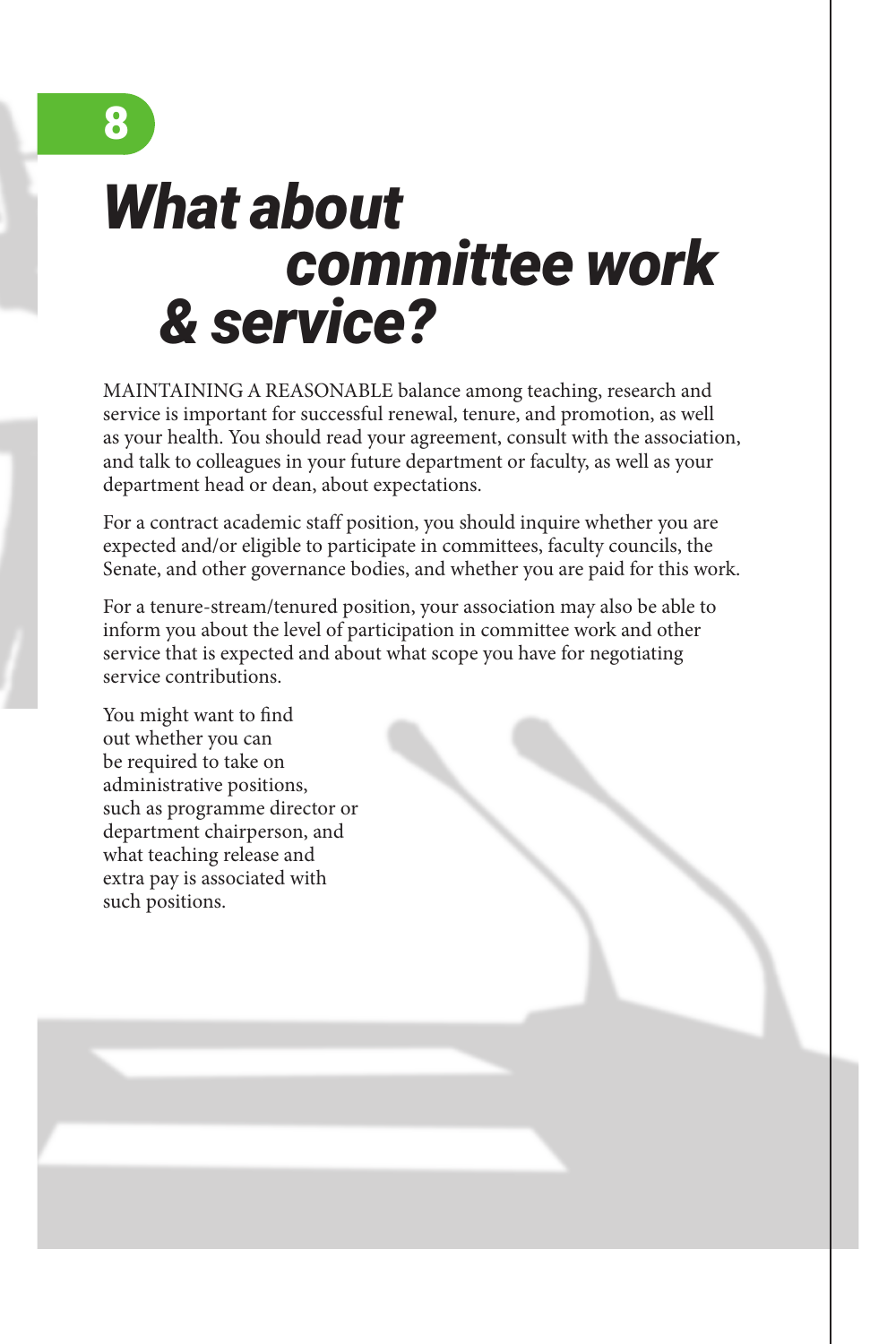

#### *What benefits& leaves are covered?*

LeVeLs oF heaLth care coverage are ordinarily not described in a collective agreement. however, you can obtain information about benefit plans from the academic staff association for purposes of comparing job offers from two institutions or assessing the attractions of a university workplace. These benefits include coverage for extended health, prescription drugs, vision care, dental care, psychotherapy, and long-term disability. For a contract academic staff position, check if your coverage is year-round or just limited to the term of each contract. you can also check the agreement for information on eligibility and provisions of pregnancy, parental, caregiver, and medical leaves, as well as other unpaid and paid leaves.



#### *ShouldIworry* about retirement *&pensions?*

PENSION PLANS ARE a significant part of your compensation. The association can explain how the pension plan works, and give you its assessment of how effectively it is run. in particular, you should determine whether the pension plan has a minimum vesting period, whether it is a defined benefit or defined contribution plan, or hybrid plan, and if it has inflation protection (in the case of a defined benefit plan). although these factors aren't usually negotiable, they can help you to assess and compare job offers. if any of these terms sounds unfamiliar, the association can help you out. Finally, if you are already a member of a pension plan, check if it is transportable to your new employer. if you must leave the old plan, see if you can purchase years of past service in the new one. You may need professional financial advice before making any transfer decisions.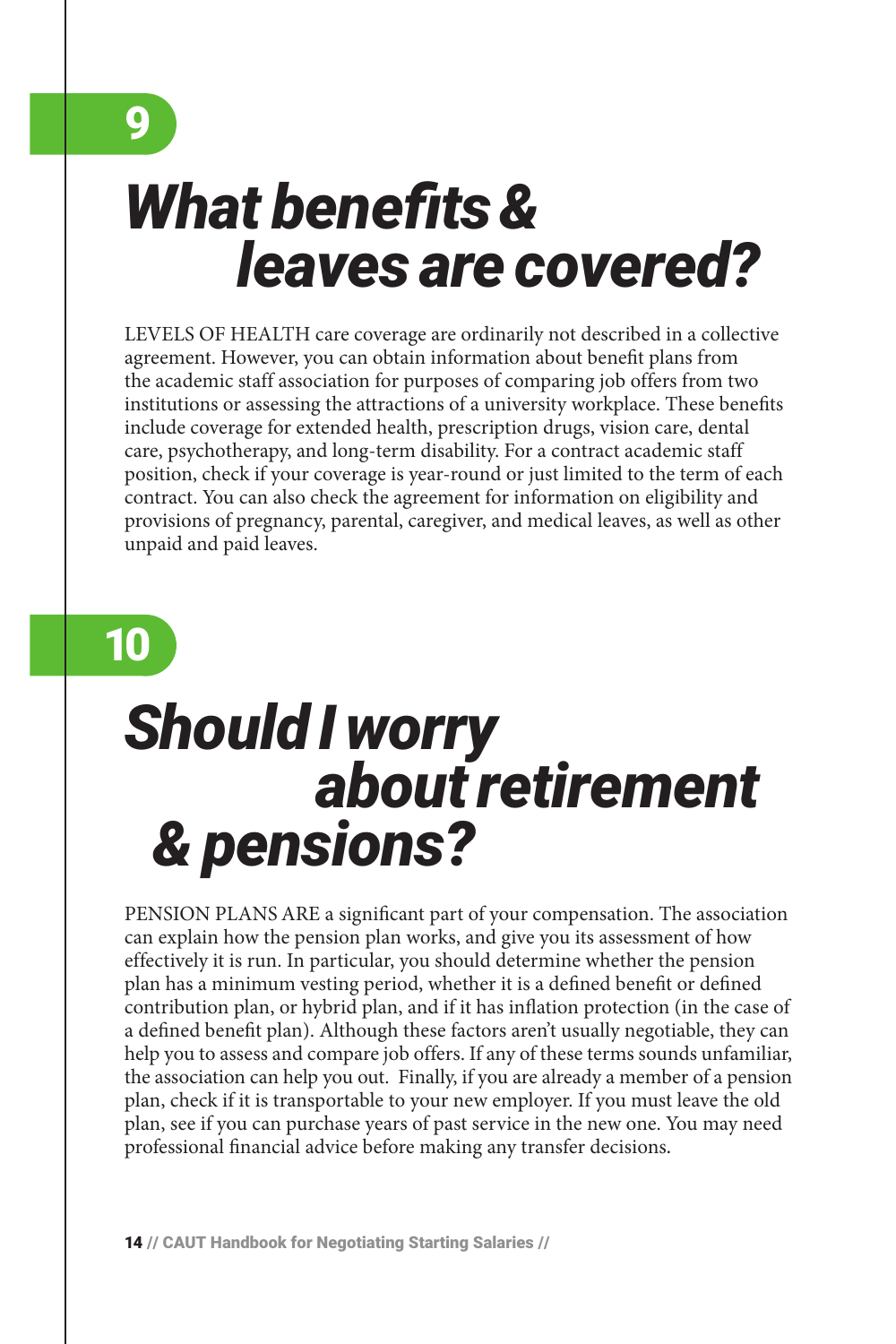**To find out how to contact your academic staff association call CAUT at 613-820-2270 or go online at www.caut.ca.**